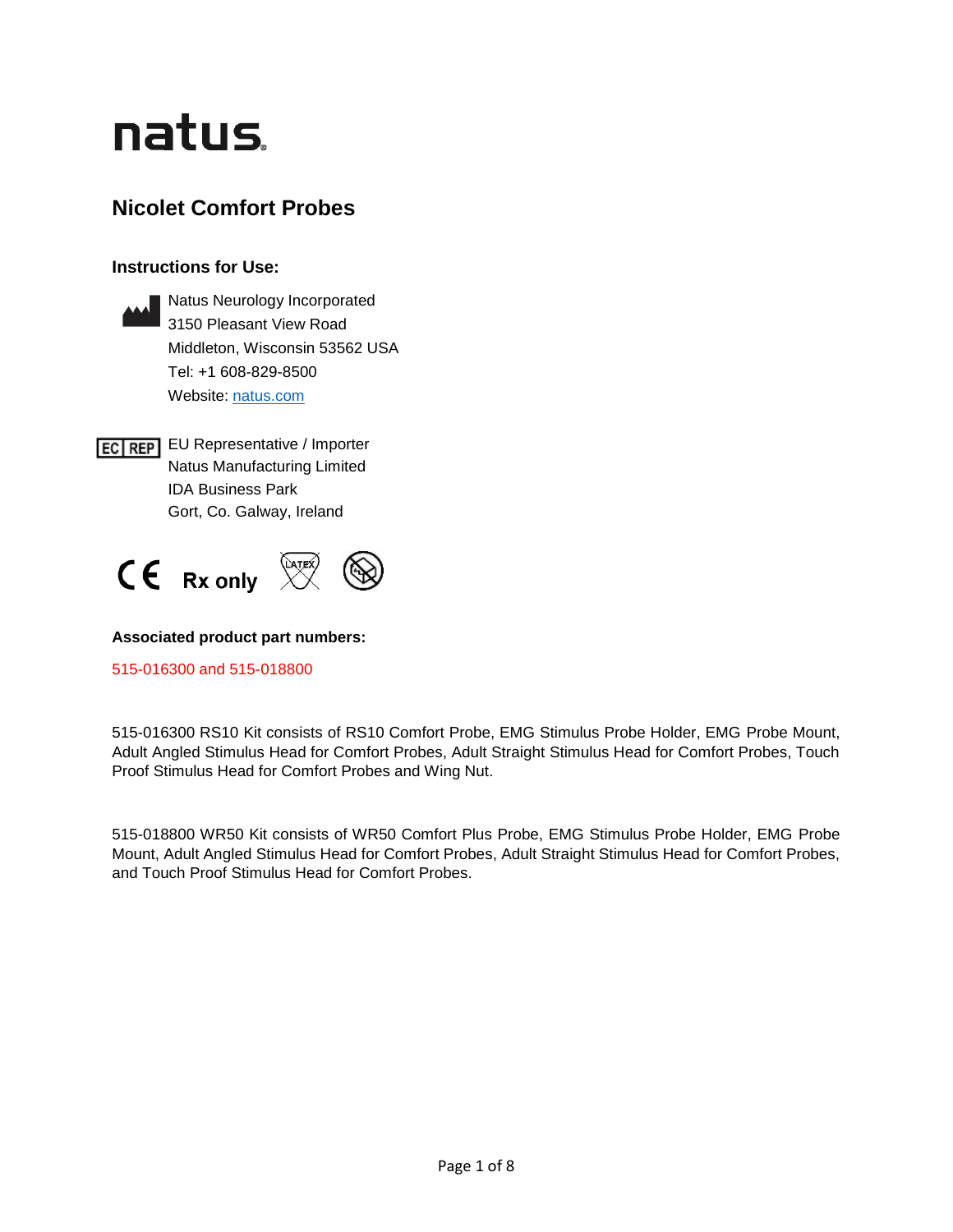#### **Description:**

#### **Bipolar Stimulation Probes**

The Nicolet Comfort Probes are bipolar stimulation probes which are accessories to Electrodiagnostic testing systems during NCS/EMG/EP electrical stimulation procedures. These stimulation probes are used to apply bipolar electrical stimulation current to the patient's skin. A convenient Probe Holder (071-422900) is provided with the Comfort Probes.



## **Probe Heads**

A range of stainless steel stimulus probe heads are available for use with the Nicolet Comfort Probes.

Adult Probe Heads (071-423500 and 071-423600) have 0.8" (20 mm) spacing between tips.

Pediatric Probe Heads (071-423700 and 071-423800) have 0.4" (10 mm) spacing between tips.

Angled Probe Heads (071-423600 and 071-423800) are angled between the tip and probe connector.

The Touchproof Probe Head (071-500600) has 0.8" (20 mm) spacing between tips and is used to connect external electrodes for stimulation.

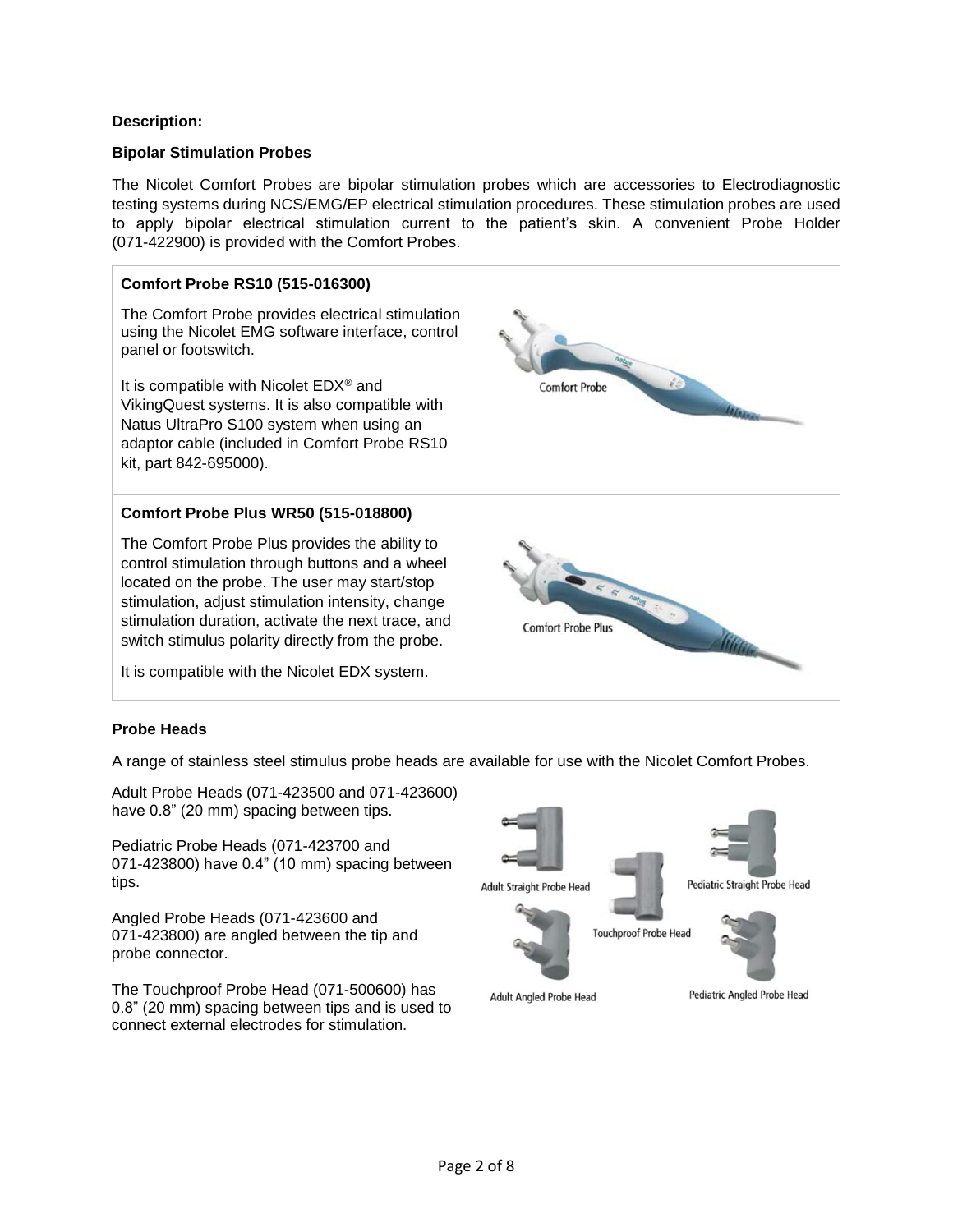#### **Intended Use:**

The Nicolet RS10 and WR50 Comfort Probes are reusable, non-sterile probes intended to be used as an accessory to Electrodiagnostic testing systems during electrical stimulation procedures. The probes are used to apply bipolar electrical stimulation to the patient's skin.

#### **Intended Users and Patient Target Group:**

The bipolar stimulation probes are intended for use by skilled physicians and technologists trained in the specialty of Electrodiagnostic testing.

The target patient population is the pediatric and adult patient population requiring NCS/EMG/EP electrical stimulation procedures.

#### **Clinical Benefits:**

Bipolar stimulation probes are useful accessories during NCS/EMG/EP electrical stimulation procedures. Usage of the probes during such diagnostic procedures is at the discretion of the clinical provider.

#### **Contraindications and Side Effects:**

There are no known contraindications or side effects for procedures performed with the Nicolet RS10 Comfort Probe and the WR50 Comfort Probe Plus.

#### **Operating Instructions for Bipolar Stimulation Probes:**

- Select a probe head and insert the probe head securely into the connection points on the probe.
- Connect the probe to the EMG system at the probe connection on the system base.
- Prepare the stimulation site prior to application making sure that the site is clean and dry.
- Place the probe tips at the patient site making sure to place even pressure across the stimulating probe tips.
- Initiate the stimulus.
- Check that clear, strong signals are being transmitted following connection.

For additional detailed instructions on using the Comfort Probe bipolar stimulation probes, please refer to the user guide for the corresponding EMG system.

#### **Operating Instructions for Probe Holder:**

The 071-422900 Probe Holder is provided with the Comfort Probes for convenience. To mount the Probe Holder:

- Select a suitable flat surface for mounting the Probe Holder. The selected area should be clean and dry.
- Remove the protective strip from the adhesive (tape) on the back of the Probe Holder.
- Press the Probe Holder firmly into place.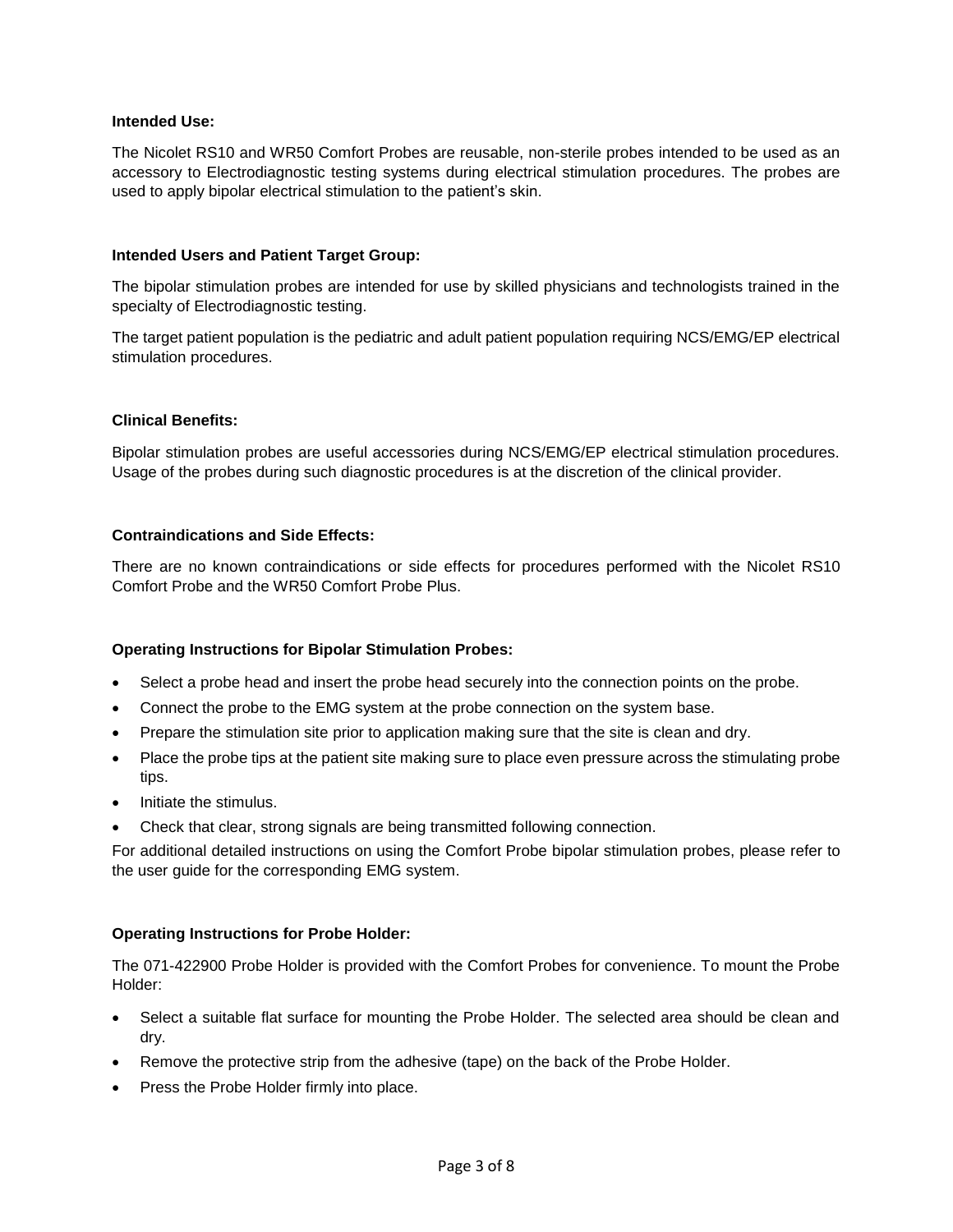• Allow the tape's glue to dry for at least 1 hour.



#### **Cleaning Instructions:**

- Clean with a commercial wipe such as CaviWipes<sup>TM</sup> or Sani-Cloth<sup>®</sup> to remove visible soil.
- Wipe the article using a lint-free cloth and air dry.
- The cleaning procedure must be in accordance with your local facility's guidelines. The user/operator shall clean the device after every use.
- The stimulation probe and probe heads cannot be sterilized.

#### **Understanding Warnings and Cautions Statements:**

#### **WARNING**

**Refers to a hazardous situation that could result in death or serious injury if not avoided.** 

• Information on how the hazardous situation is avoided.

# **CAUTION**

#### **Refers to a hazardous situation that could result in minor or moderate injury or material damage if not avoided.**

• Information on how the hazardous situation is avoided.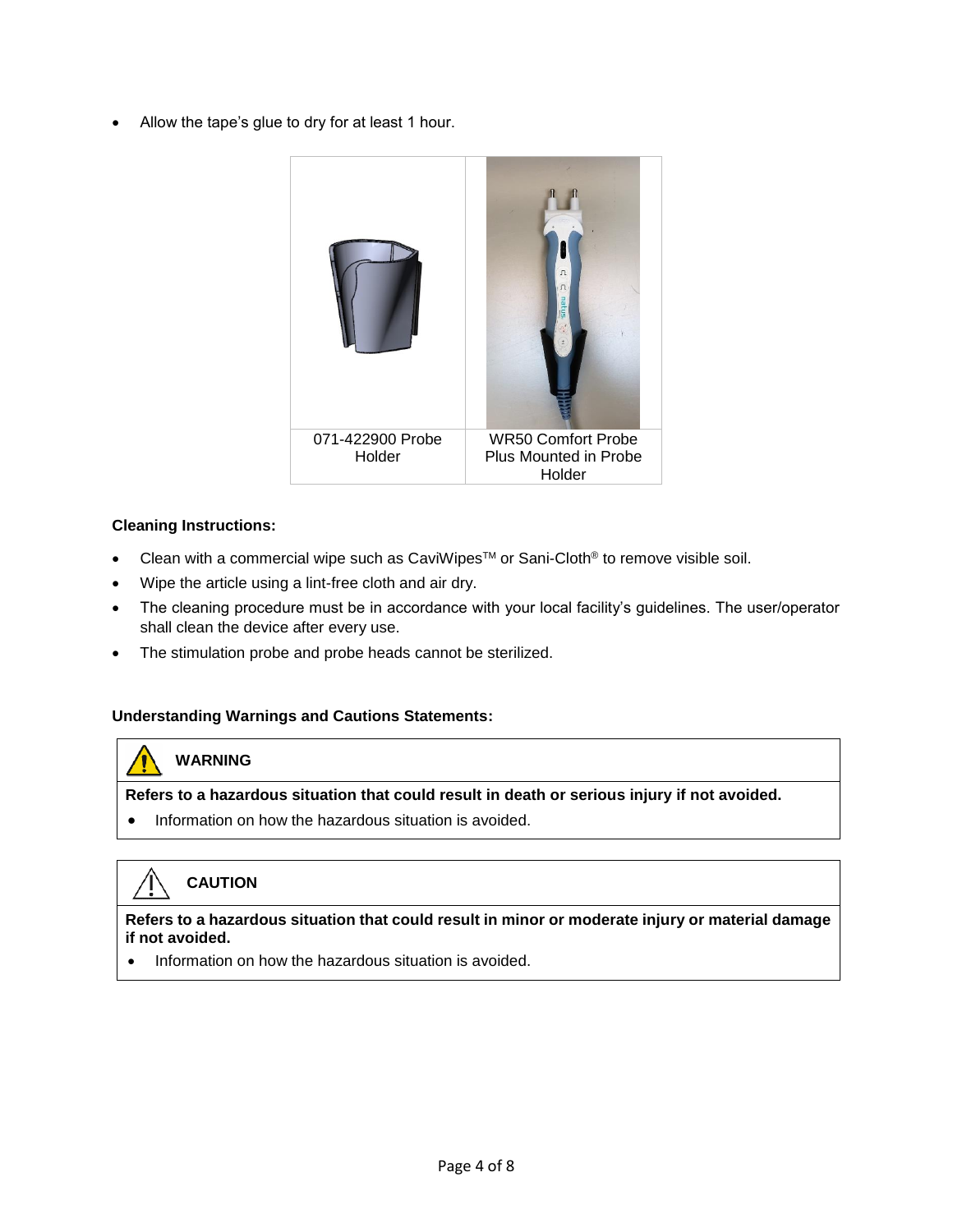#### **Warnings and Precautions:**



## **WARNING**

**System components immersed or in contact with liquids may cause electrical shock.**

• Do not immerse, drip, or spray liquids onto the device.

# **CAUTION**

**Device dropped or damaged in transit/use could lead to loss of function or delayed diagnosis.**

• Inspect the device prior to each use and do not use if damaged.

**Device when used by untrained user could lead to patient injury, incorrect diagnosis or delayed diagnosis.**

• This device is intended to be used by qualified healthcare professionals.

**Unauthorized modification, servicing or use of non Natus approved supplies or components could lead to loss of device function or performance.**

• Do not modify device or use unauthorized accessories supplies or components.

#### **Environmental Specifications:**

Operating Conditions:

- Temperature:  $+15.6^{\circ}$ C ( $+60^{\circ}$ F) to  $+32.2^{\circ}$ C ( $+90^{\circ}$ F)
- Relative Humidity: 20% to 80% (non-condensing)
- Altitude: 0 to 10,000 ft (0 to 3 km)

Storage Conditions:

- Temperature: -17.7 $^{\circ}$ C (0 $^{\circ}$ F) to +55 $^{\circ}$ C (+132 $^{\circ}$ F)
- Relative Humidity: 10% to 90% (non-condensing)
- Altitude: 0 to 35,000 ft (0 to 10.668 km)

#### **Compliance Standards:**

- ISO 10993-1: 2018 Biological evaluation of medical devices Part 1: Evaluation and testing within a risk management process
- ETS 300 019-2-1 Environmental Engineering (EE); Environmental conditions and environmental tests for telecommunications equipment; Part 2-1: Specification of environmental tests; Storage
- ETS 300 019-2-2 Environmental Engineering (EE); Environmental conditions and environmental tests for telecommunications equipment; Part 2-2: Specification of environmental tests; Transportation
- ASTM D4169-16 Standard Practice for Performance Testing of Shipping Containers and Systems for Vibration
- IEC 60601-1:2005+A1:2012+Cor1:2014 General Safety Ed. 3.1
- IEC 60601-1-2:2014 EMC Fourth Edition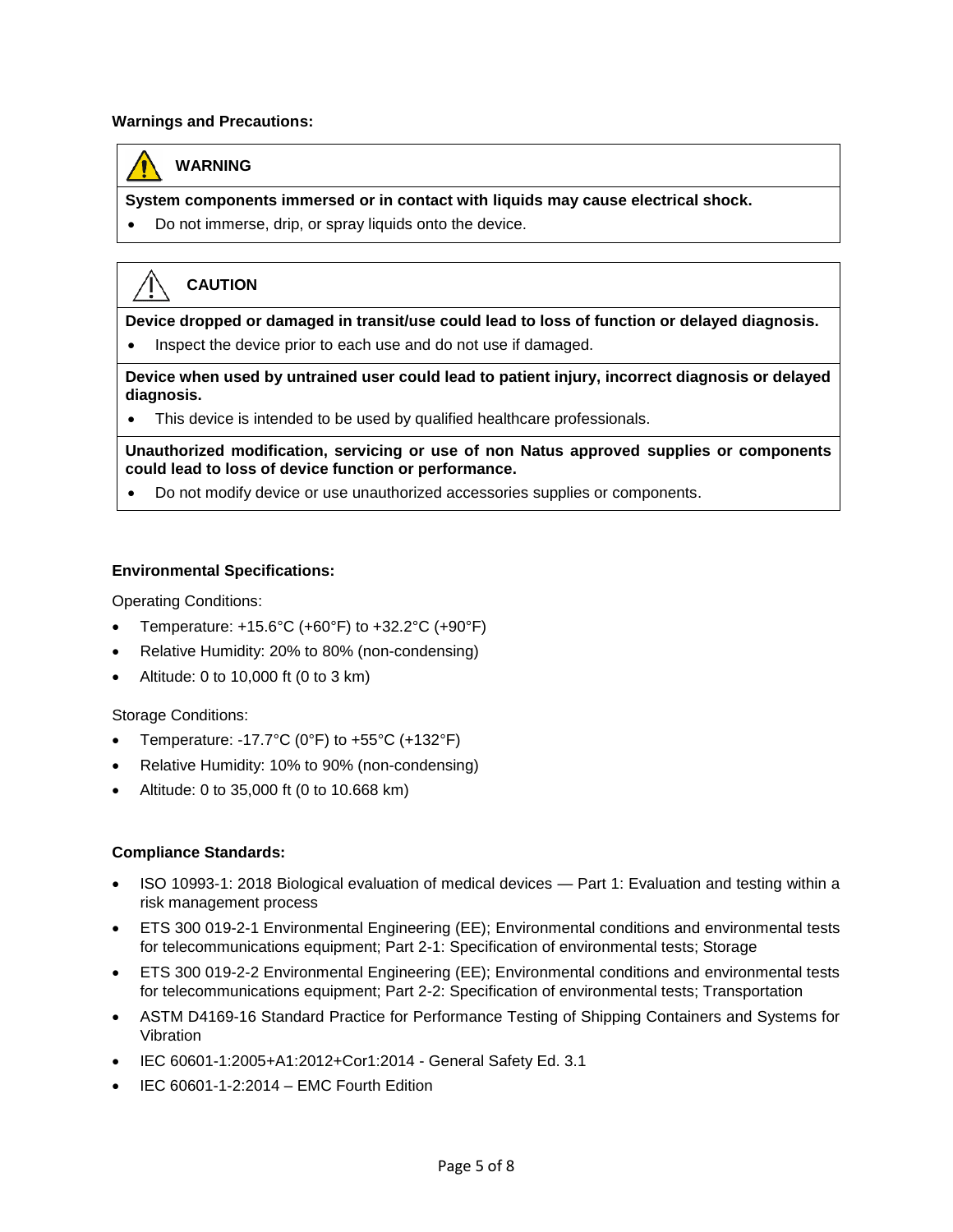- IEC 60601-2-40:2016 Particular requirements for the basic safety and essential performance of electromyography and evoked response equipment
- IEC 60601-1-6:2013 Collateral Usability

#### **Disposal Instructions:**

Natus is committed to meeting the requirements of the European Union WEEE (Waste Electrical and Electronic Equipment) Regulations 2014. These regulations state that electrical and electronic waste must be separately collected for the proper treatment and recovery to ensure that WEEE is reused or recycled safely. In line with that commitment Natus may pass along the obligation for take back and recycling to the end user, unless other arrangements have been made. Please contact us for details on the collection and recovery systems available to you in your region at [natus.com](https://natus.com/)

Electrical and electronic equipment (EEE) contains materials, components and substances that may be hazardous and present a risk to human health and the environment when WEEE is not handled correctly. Therefore, end users also have a role to play in ensuring that WEEE is reused and recycled safely. Users of electrical and electronic equipment must not discard WEEE together with other wastes. Users must use the municipal collection schemes or the producer/importers take-back obligation or licensed waste carriers to reduce adverse environmental impacts in connection with disposal of waste electrical and electronic equipment and to increase opportunities for reuse, recycling and recovery of waste electrical and electronic equipment.

Equipment marked with the below crossed-out wheeled bin is electrical and electronic equipment. The crossed-out wheeled bin symbol indicates that waste electrical and electronic equipment should not be discarded together with unseparated waste but must be collected separately.



#### **Disclaimer:**

Natus Medical Incorporated is not responsible for injury, infection or other damage resulting from the use of this product.

Any serious incident that has occurred in relation to the device should be reported to Natus Medical Incorporated and the competent authority of the Member State in which the user and/or patient is established.

Refer to the Natus website for an electronic copy of this document.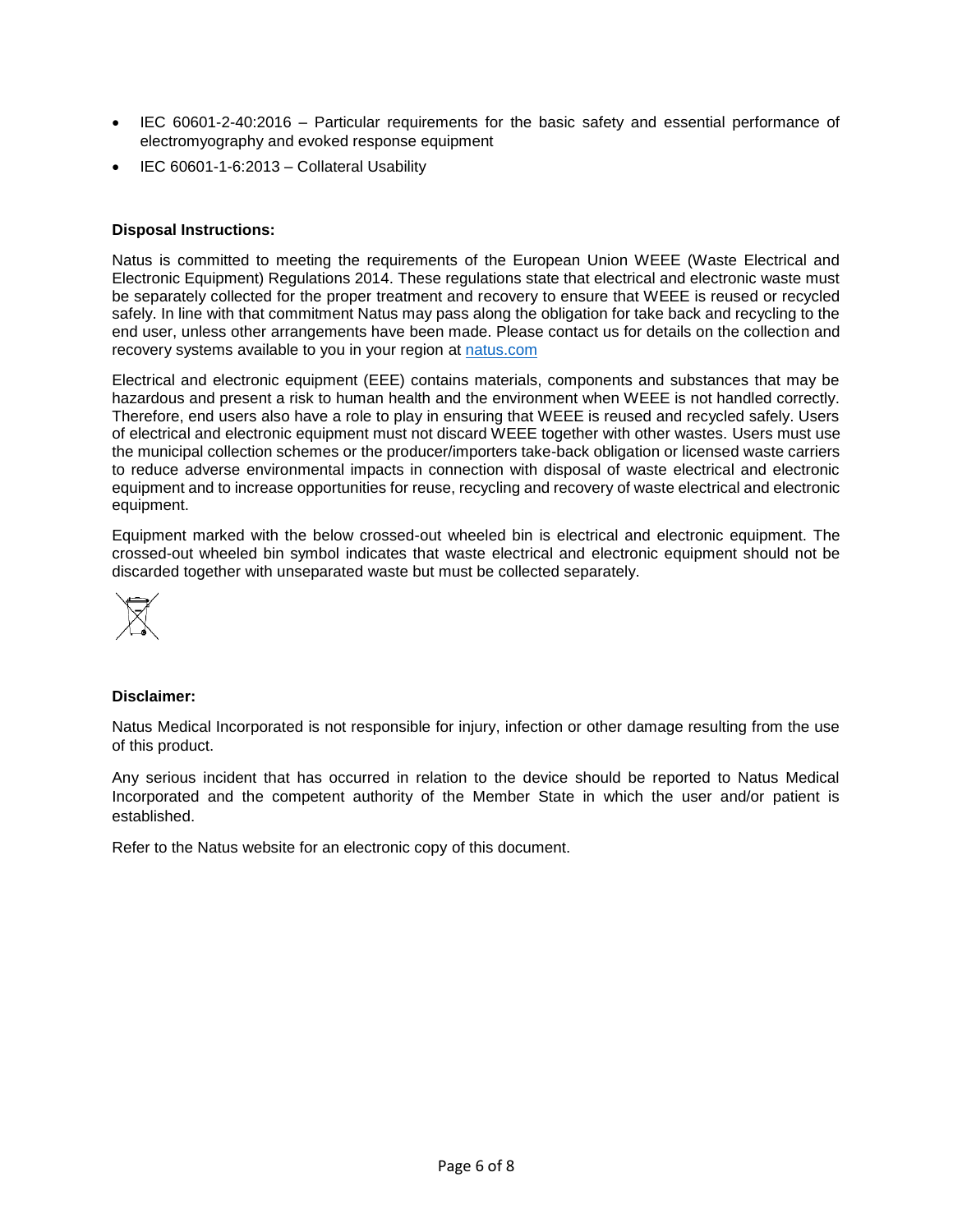# **Glossary of Symbols:**

| <b>Symbol</b>                   | <b>Standards</b><br><b>Reference</b>            | <b>Standard Title of</b><br><b>Symbol</b>                                                                              | <b>Symbol Title as per</b><br><b>Referenced Standard</b>                    | <b>Explanation</b>                                                                                                                                                                                                                            |
|---------------------------------|-------------------------------------------------|------------------------------------------------------------------------------------------------------------------------|-----------------------------------------------------------------------------|-----------------------------------------------------------------------------------------------------------------------------------------------------------------------------------------------------------------------------------------------|
| <b>Medical</b><br><b>Device</b> |                                                 |                                                                                                                        | An indication of<br>Medical device                                          | This product is a medical device.                                                                                                                                                                                                             |
| Rx only                         | 21 CFR Part<br>801.109(b)(1)                    | Labeling-Prescription<br>devices.                                                                                      | Prescription only                                                           | Indicates the product is authorized<br>for sale by or on the order of a<br>licensed healthcare practitioner.                                                                                                                                  |
|                                 | ISO 15223-1<br>Symbol 5.1.1                     | Medical devices -<br>Symbols to be used with<br>medical device labels,<br>labelling and information<br>to be supplied. | Manufacturer                                                                | Indicates the medical device<br>manufacturer.                                                                                                                                                                                                 |
| EC REP                          | ISO 15223-1<br>Symbol 5.1.2                     | Medical devices -<br>Symbols to be used with<br>medical device labels,<br>labelling and information<br>to be supplied. | Authorized<br>representative in the<br><b>European Community</b>            | Indicates the Authorized<br>representative in the European<br>Community.                                                                                                                                                                      |
| <b>REF</b>                      | ISO 15223-1<br>Symbol 5.1.6                     | Medical devices -<br>Symbols to be used with<br>medical device labels,<br>labelling and information<br>to be supplied. | Catalogue number                                                            | Indicates the manufacturer's<br>catalogue number so that the<br>medical device can be identified.                                                                                                                                             |
| LOT                             | ISO 15223-1<br>Symbol 5.1.5                     | Medical devices -<br>Symbols to be used with<br>medical device labels,<br>labelling and information<br>to be supplied. | Batch or Lot code                                                           | Indicates the manufacturer's batch<br>code so that the batch or lot can<br>be identified.                                                                                                                                                     |
|                                 | ISO 15223-1<br>Symbol 5.1.3                     | Medical devices -<br>Symbols to be used with<br>medical device labels,<br>labelling and information<br>to be supplied. | Date of manufacture                                                         | Indicates the date when the<br>medical device was manufactured.                                                                                                                                                                               |
| i<br>natus.com                  | ISO 15223-1<br>Symbol 5.4.3<br>Annex A<br>#A.15 | Medical devices -<br>Symbols to be used with<br>medical device labels,<br>labelling and information<br>to be supplied. | Consult instructions for<br>use                                             | Indicates an instruction to consult<br>an electronic instructions for use<br>(eIFU).                                                                                                                                                          |
|                                 | ISO 60601-1<br>Table D.2 #10                    | Medical electrical<br>equipment - Part 1:<br>General requirements<br>for basic safety and<br>essential performance     | Follow instructions for<br>use                                              | Refer to instruction manual/<br>Booklet.<br>NOTE on ME EQUIPMENT<br>"Follow instructions for use"                                                                                                                                             |
|                                 | ISO 15223-1<br>Symbol 5.4.4                     | Medical devices -<br>Symbols to be used with<br>medical device labels,<br>labelling and information<br>to be supplied. | Caution: Read all<br>warnings and<br>precautions in<br>instructions for use | Indicates the need for the user to<br>consult the instructions for use for<br>important cautionary information<br>such as warnings and precautions<br>that cannot, for a variety of<br>reasons, be presented on the<br>medical device itself. |
|                                 | ISO 60601-1<br>Table D.1 #10                    | Medical electrical<br>equipment - Part 1:<br>General requirements<br>for basic safety and<br>essential performance.    |                                                                             |                                                                                                                                                                                                                                               |